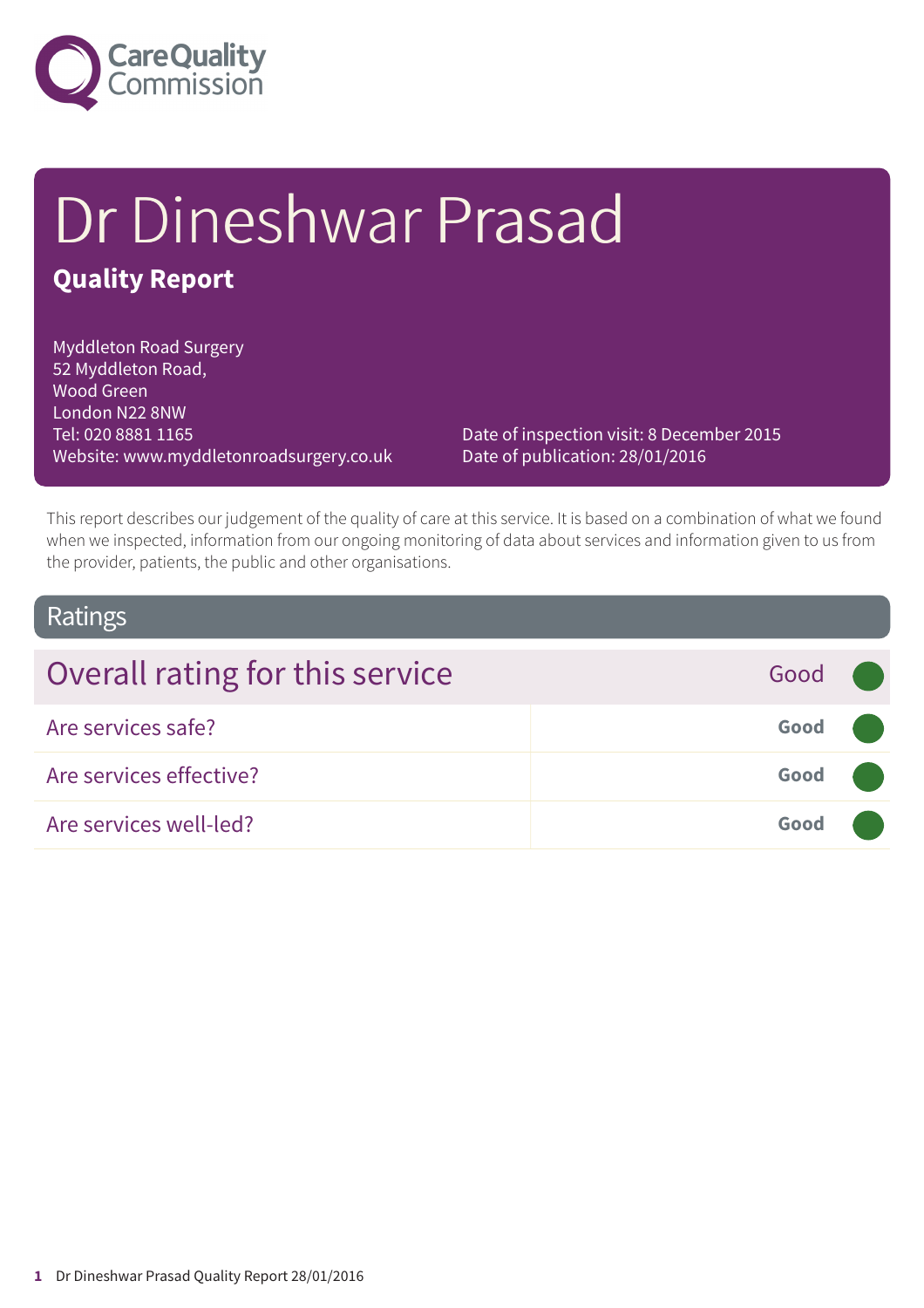### **Contents**

| Summary of this inspection                  | Page           |
|---------------------------------------------|----------------|
| Overall summary                             | $\overline{2}$ |
| The five questions we ask and what we found | 3              |
| The six population groups and what we found | 5              |
| Detailed findings from this inspection      |                |
| Why we carried out this inspection          | 7              |
| How we carried out this inspection          | $\overline{7}$ |
| Detailed findings                           | 8              |

### Overall summary

#### **Letter from the Chief Inspector of General Practice**

We carried out an announced comprehensive inspection of the practice on 20 January 2015, when we found breaches of legal requirements.

After the comprehensive inspection, the practice wrote to us to say what actions would be taken to meet the legal requirements in relation to the breaches of regulations 9 and 17 of the Health and Social Care Act 2008 (Regulated Activities) Regulations 2014, relating to person-centred care and good governance.

We undertook this focussed inspection on 8 December 2015 to check that the planned actions had been implemented and to confirm that the practice now met the legal requirements. This report covers our findings in relation to those requirements.

We found that the practice had taken appropriate action to meet the requirements of the regulations.

You can read the report from our last comprehensive inspection by selecting the 'all reports' link for Dr Dineshwar Prasad on our website at www.cqc.org.uk.

#### **Professor Steve Field CBE FRCP FFPH FRCGP**

Chief Inspector of General Practice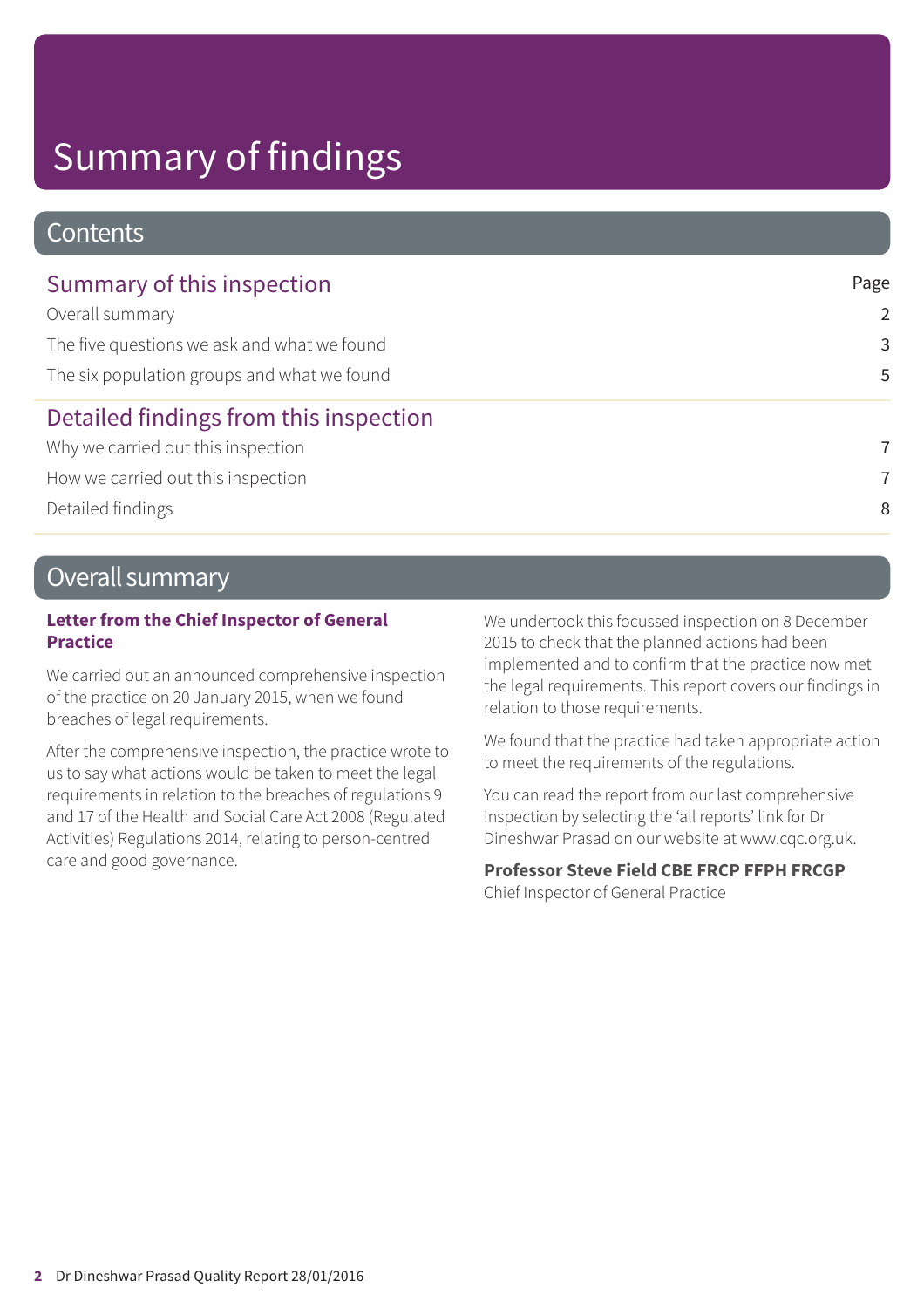### The five questions we ask and what we found

We always ask the following five questions of services.

#### **Are services safe?**

The practice is rated as good for providing safe services. The practice had taken appropriate action and introduced procedural changes to address the issues found at our comprehensive inspection in January 2015.

- Significant events were investigated appropriately and learning passed on to staff.
- The practice had a comprehensive safeguarding policy and identified leads for safeguarding issues.
- Staff had received chaperoning training and patients' records were completed when chaperones were offered and used.
- A legionella risk assessment had been carried out and its recommendations had been implemented.
- The practice's recruitment policy had been updated to ensure that all appropriate pre-employment checks were carried out.
- The practice's procedure for dealing with test results had been revised to ensure that results were seen by the duty doctor and actioned appropriately and in a timely manner.
- The practice had obtained an automated external defibrillator for use in patient emergencies.
- A risk assessment had been carried out relating to emergency medicines.

#### **Are services effective?**

The practice is rated as good for providing effective services. The practice had taken appropriate action and introduced procedural changes to address the issues found at our comprehensive inspection in January 2015.

- The provider had conducted the practice nurse's annual clinical appraisal.
- The practice had revised its protocol for dealing with incoming correspondence and test results in a timely manner
- Evidence of consent to treatment was appropriately recorded on patients' notes and staff had received training relating to the Mental Capacity Act and consent.
- Care plans for patients aged over-75 years included details of their health goals, future treatments and of their specific care needs.

**Good –––**

**Good –––**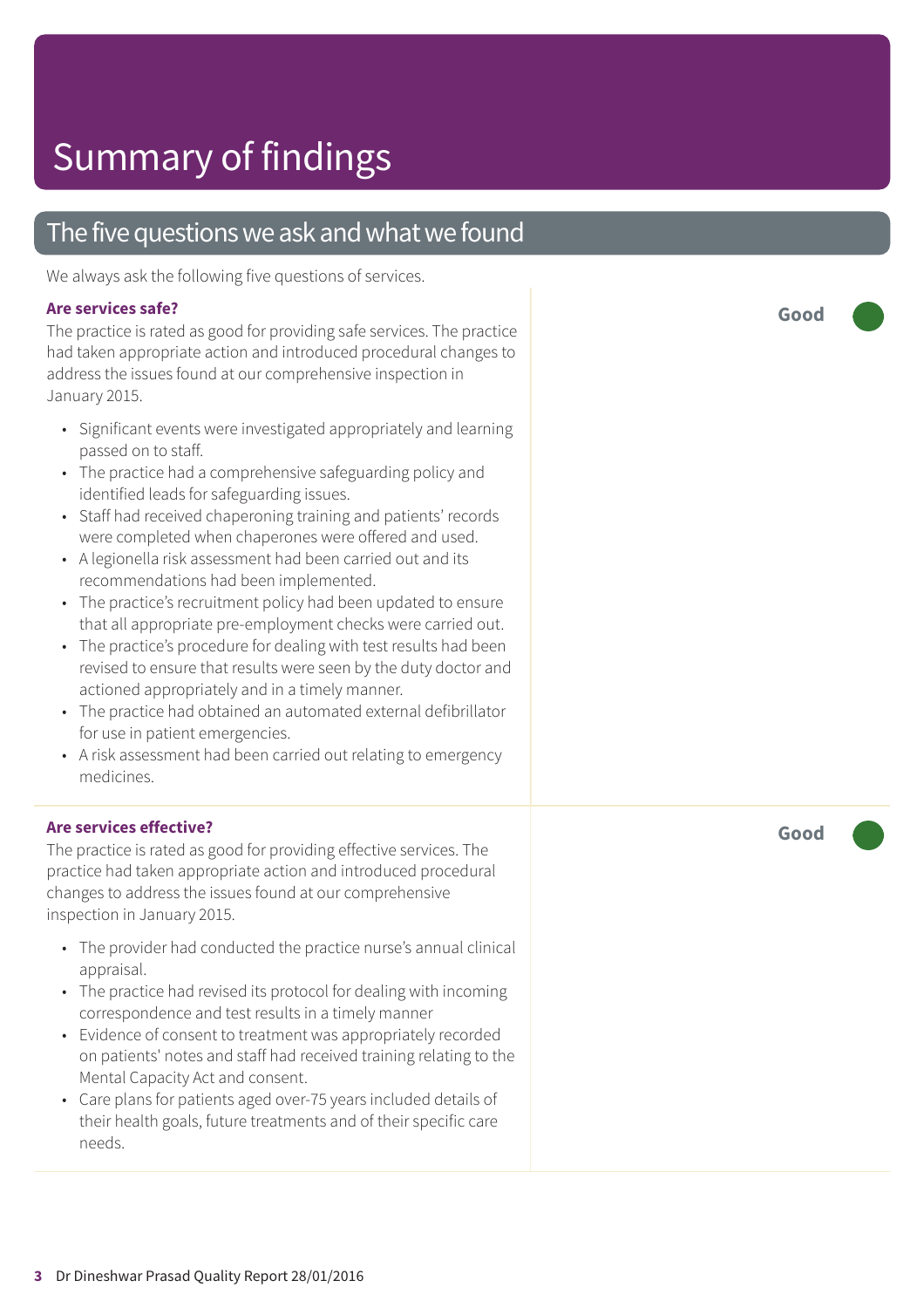#### **Are services well-led?**

The practice is rated as good for providing well-led services. The practice had taken appropriate action and introduced procedural changes to address the issues found at our comprehensive inspection in January 2015.

• Learning from significant events and complaints investigations was passed on to all staff to help drive improvements to the service and patient outcomes.

**Good –––**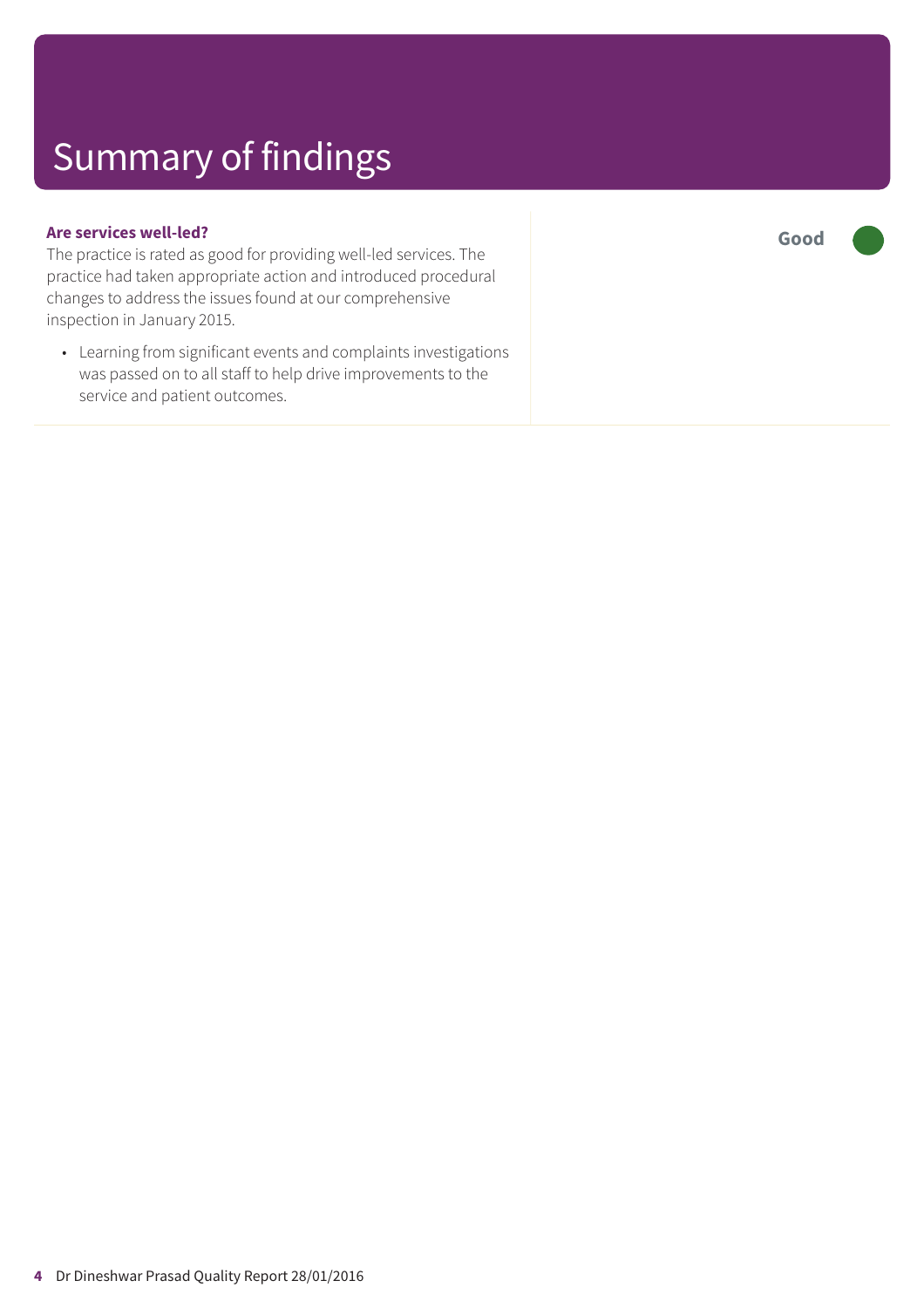| The six population groups and what we found |  |
|---------------------------------------------|--|
|                                             |  |

We always inspect the quality of care for these six population groups.

| <b>Older people</b><br>The practice is rated as good for the care of older people.<br>As the practice was now found to be providing good for safe,<br>effective and well-led services this affected the ratings for the<br>population groups we inspect against.                                                                                                            | Good |
|-----------------------------------------------------------------------------------------------------------------------------------------------------------------------------------------------------------------------------------------------------------------------------------------------------------------------------------------------------------------------------|------|
| <b>People with long term conditions</b><br>The practice is rated as good for the care of people with long term<br>conditions.<br>As the practice was now found to be providing good for safe,<br>effective and well-led services this affected the ratings for the<br>population groups we inspect against.                                                                 | Good |
| <b>Families, children and young people</b><br>The practice is rated as good for the care of families, children and<br>young people.<br>As the practice was now found to be providing good for safe,<br>effective and well-led services this affected the ratings for the<br>population groups we inspect against.                                                           | Good |
|                                                                                                                                                                                                                                                                                                                                                                             |      |
| Working age people (including those recently retired and<br>students)<br>The practice is rated as good for the care of working age people<br>(including those recently retired and students).<br>As the practice was now found to be providing good for safe,<br>effective and well-led services this affected the ratings for the<br>population groups we inspect against. | Good |
| People whose circumstances may make them vulnerable<br>The practice is rated as good for the care of people whose<br>circumstances may make them vulnerable.<br>As the practice was now found to be providing good for safe,<br>effective and well-led services this affected the ratings for the<br>population groups we inspect against.                                  | Good |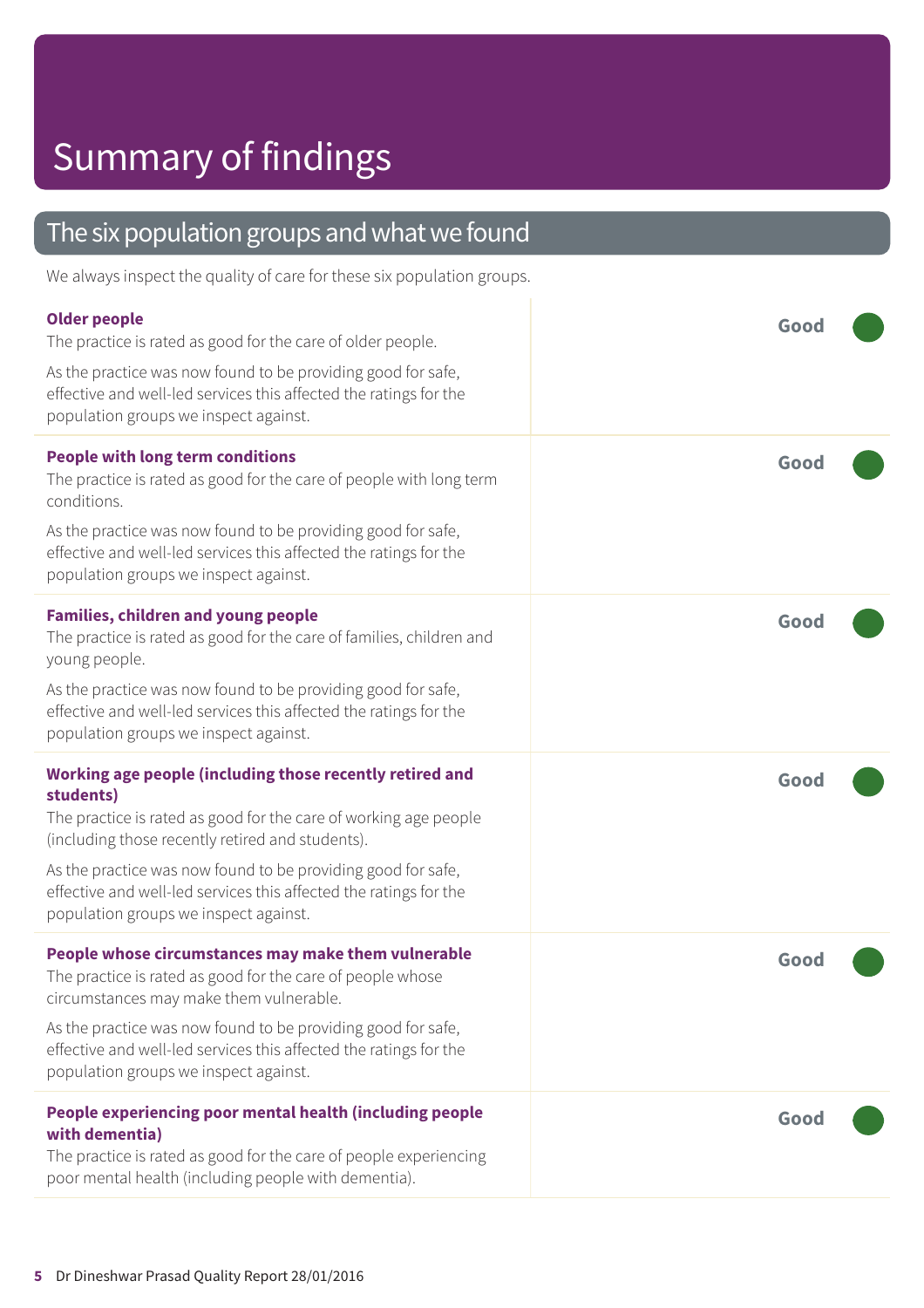As the practice was now found to be providing good for safe, effective and well-led services this affected the ratings for the population groups we inspect against.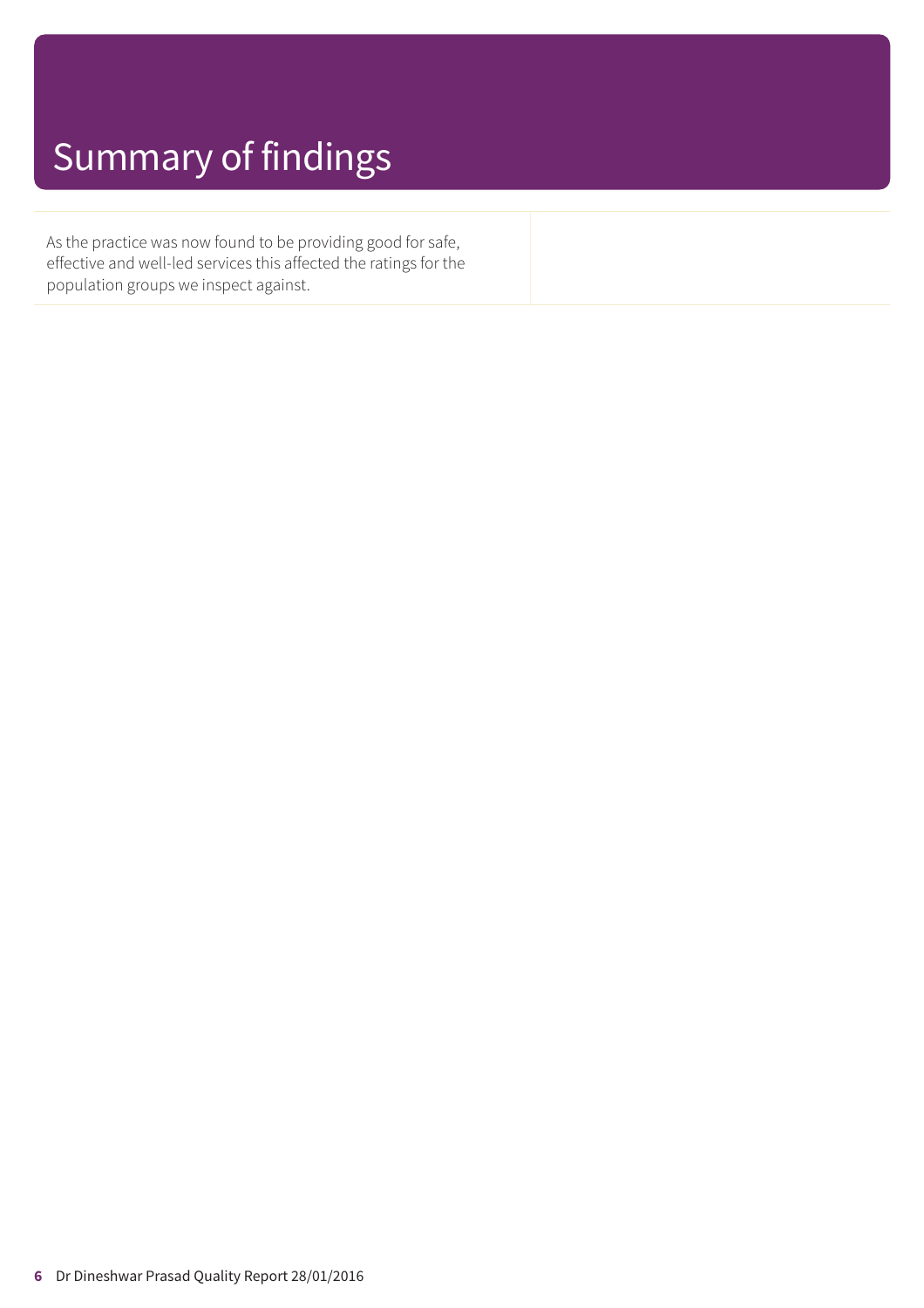

# Dr Dineshwar Prasad **Detailed findings**

### Why we carried out this inspection

We had previously carried out a comprehensive inspection of the practice on 20 January 2015 and found that it was not meeting some of the legal requirements associated with the Health and Social Care Act 2008 and regulations made under that act. From April 2015, all health care providers were required to meet certain Fundamental Standards, which are set out in the Health and Social Care Act 2008 (Regulated Activities) Regulations 2014. Regulation 9 relates to the Fundamental Standard of person-centred care and regulation 17 to the Fundamental Standard of good governance.

At the comprehensive inspection, we had found that the practice was failing to meet the requirements of regulations 9 and 17 and served two notices requiring the provider to take action, as follows -

- 1. The provider must ensure the care and treatment of service users is appropriate and meets their needs. The provider must ensure a clear and effective system is in place for the processing of patients' test results.
- 2. The provider must establish and operate effective systems or processes to enable them to assess, monitor and improve the quality and safety of the services, identify and mitigate risks relating to the health, safety and welfare of service users and evaluate and improve practice in respect of these processes. Shortcomings in a number of systems were identified including staff awareness of safeguarding processes; staffing (chaperone training, practice nurse annual appraisal, working knowledge of the Mental Capacity Act 2005, pre-employment checks); and risk assessments (emergency medicines, Legionella).

Following our comprehensive inspection the practice sent us a plan of the actions it intended to take to meet the legal requirements. This follow up inspection was carried out to check that the actions had been implemented and improvements made.

We inspected the practice against three of the questions we ask about services: Is the service safe? Is the service effective? And Is the service well-led? In addition, we inspected the practice against all six of the population groups: older people; people with long-term conditions; families, children and young people; working age people (including those recently retired and students); people whose circumstances make them vulnerable and people experiencing poor mental health (including people with dementia). This was because any changes in the rating for safe, effective and well-led would affect the rating given previously for all the population groups we inspect against.

### How we carried out this inspection

We carried out an announced inspection on 8 December 2015. Our inspection team was led by a CQC Lead Inspector. The team included a GP specialist advisor and a second CQC inspector. During the inspection we -

- Spoke with the provider, Dr Prasad, and with the practice manager.
- Reviewed the personal care or treatment records of patients.
- Reviewed policies and procedures relating to the clinical and general governance of the service.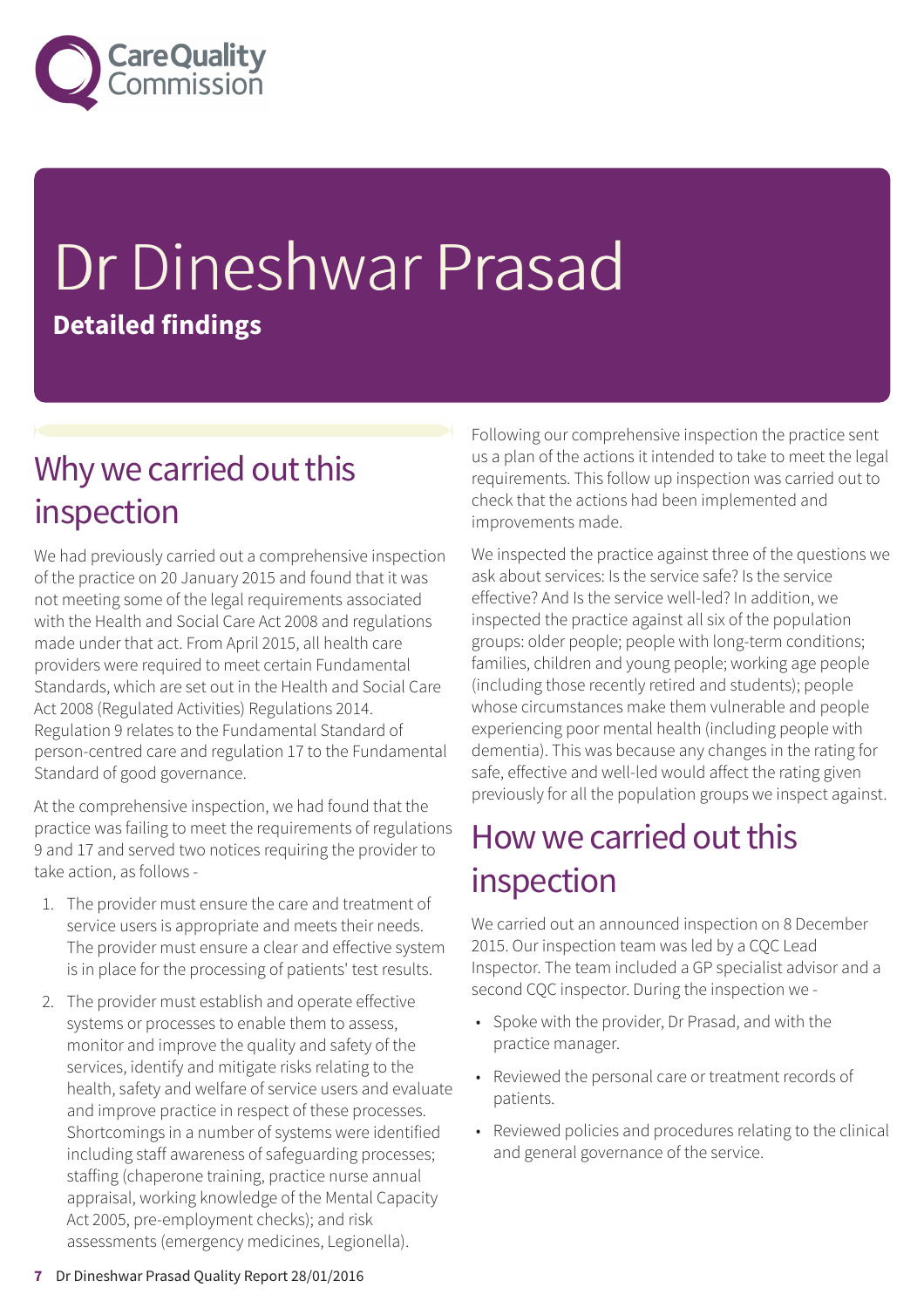# Are services safe?

## **Our findings**

#### **Learning and improvement from safety incidents**

At our comprehensive inspection in January 2015, we saw that incidents and significant events had been recorded and learning had been identified from them. We were told by staff that these were discussed in practice meetings, but meeting minutes did not reflect this. At our follow up inspection in December, we saw that significant events monitoring had been made a standing item on meeting agendas. There had been one significant event, which had occurred in early December and the investigation was ongoing. The provider and practice manager confirmed that once the investigation was complete the incident would be reviewed with staff for all to benefit from appropriate learning.

#### **Reliable safety systems and processes including safeguarding**

At our comprehensive inspection in January 2015, we found that although clinical staff said they would pass on any concerns, they were less clear on who was the allocated lead for the practice and what was the formal reporting procedure. At our following up inspection, we were shown the practice's comprehensive safeguarding policy which identified the lead staff member for safeguarding issues and set out the procedure for raising concerns and reporting them to the relevant agency. Copies of the policy were available in all consulting rooms and the practice's computer system for staff to access.

At our comprehensive inspection it was unclear how consistently the chaperoning process was used by clinical staff. (A chaperone is a person who acts as a safeguard and witness for a patient and health care professional during a medical examination or procedure). When a chaperone was offered, it was not recorded in the patients' records. At our follow up inspection we saw evidence that all staff had received training on chaperoning and that when chaperones were offered it was appropriately recorded on the patients' records.

#### **Cleanliness and infection control**

At our comprehensive inspection, we noted that a risk assessment had been carried out relating to legionella, but it was unclear whether water temperature was regularly tested by the practice. At our follow up inspection were

shown the record of a further risk assessment undertaken in December 2015. It was recognised that the risk from legionella was minimal, as the practice had no stored hot water, it being heated directly from the mains at the outlets. The practice had fitted thermostatic taps which shut off the supply when the water temperature was outside the appropriate range.

#### **Staffing and recruitment**

In January, we saw that the practice had a recruitment policy that set out the standards it followed when recruiting clinical and non-clinical staff. However, not all staff records contained references and although we could see that references had been requested, those that had not been received had not been followed up. At our follow up inspection we saw that the practice recruitment policy had been updated to stipulate that references be obtained prior to an unconditional job offer being made. However, there had been no new staff recruited since the original inspection, so evidence of the new procedure being followed was not available. We discussed the revised policy with the practice manager who agreed that a further amendment would be made ensuring that photographic proof of identification would also be checked before new staff members are appointed.

#### **Monitoring safety and responding to risk**

At our comprehensive inspection, we found that a number of test results were marked on the patient record system as 'not viewed' or 'not actioned'. The GP responsible for reviewing all test results only worked three sessions a week. They told us it was sometimes unclear if incoming results received in their absence had been checked. Following the inspection, the practice sent us a new protocol that had been introduced outlining the procedure for dealing with test results. This included the use of a duty doctor to check all incoming results in the absence referring GP and the patients' registered GP. At our follow up inspection, we saw from a number of patients' records that the new procedure had been appropriately implemented.

In January we noted that the practice did not have an automated external defibrillator (AED) (used to attempt to restart a person's heart in an emergency), as it shared one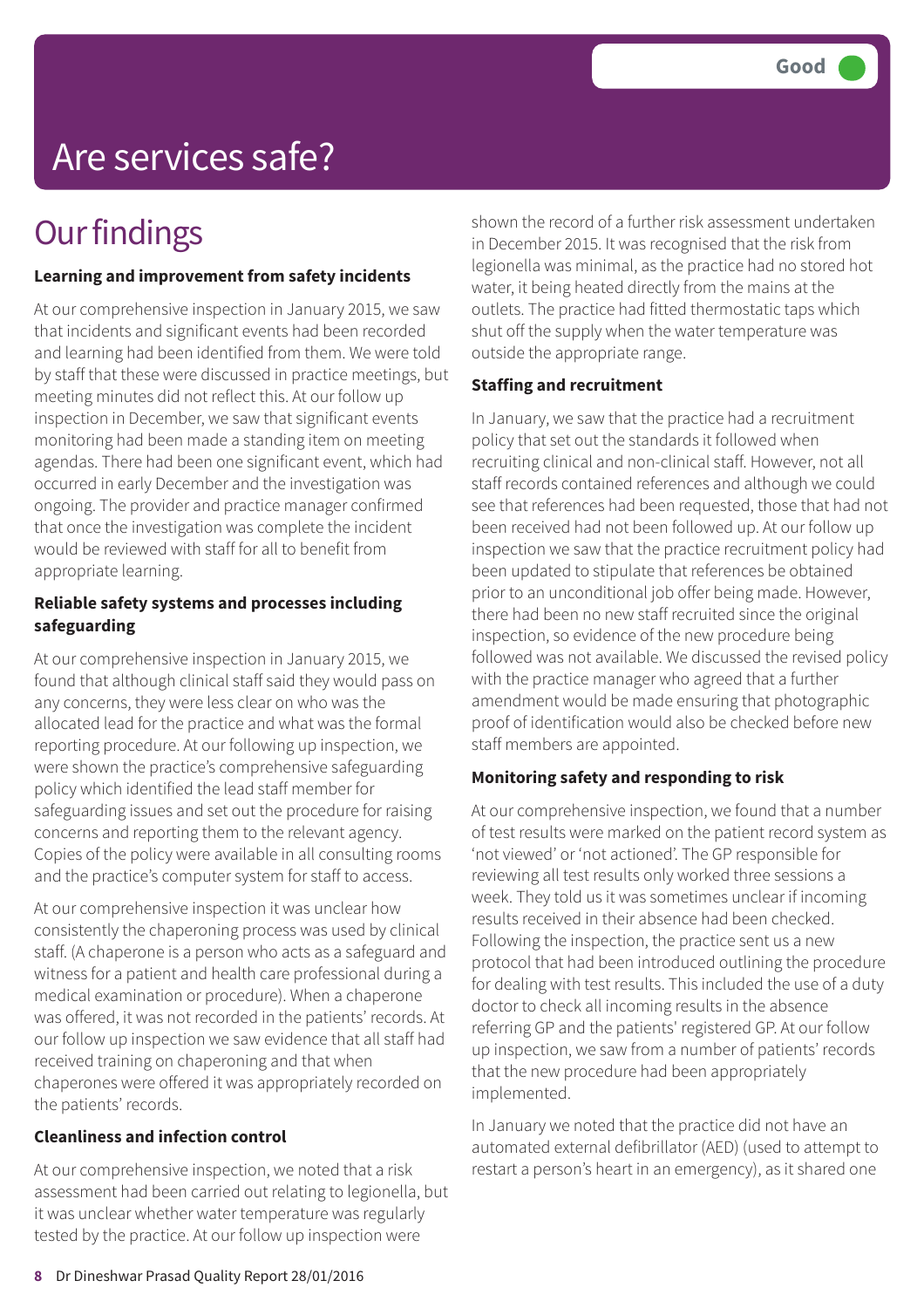## Are services safe?

with a nearby practice. We were told that one was to be obtained. At our follow up inspection we saw that the practice now had an AED and that all staff had been trained in its use.

At our comprehensive inspection in January, we were told that the practice did not routinely hold stocks of medicines for the treatment of hypoglycaemia or epileptic seizure. The practice protocol was to offer a sweet drink for

hypoglycaemia and to call an ambulance in the case of an epileptic seizure. The practice nurse, who was responsible for emergency medicines, said this had been discussed with the GPs, but there was no formal risk assessment in place. At our follow up visit, we were shown that a suitable risk assessment relating to emergency medicines had been undertaken.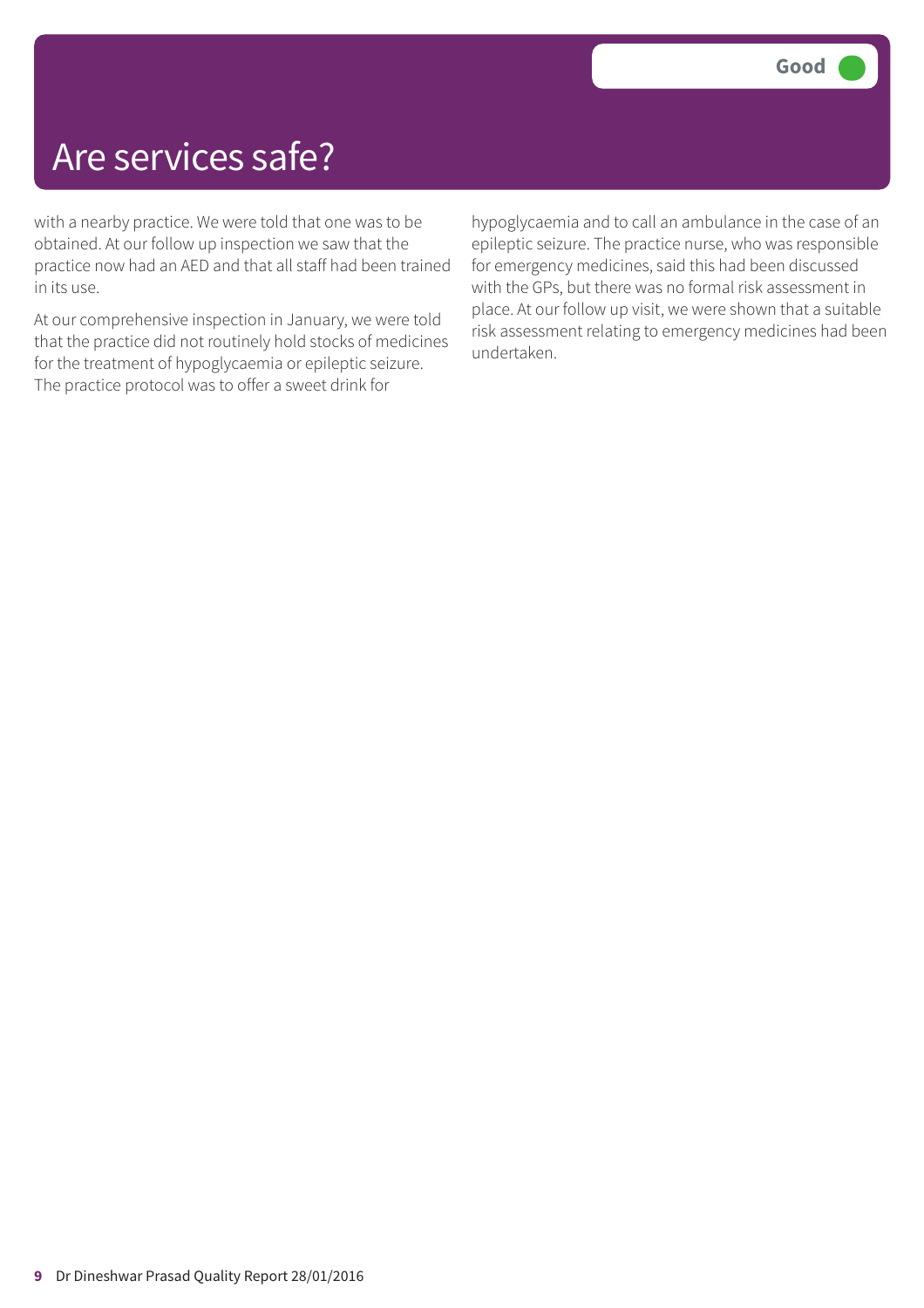## Are services effective?

(for example, treatment is effective)

# **Our findings**

#### **Effective staffing**

At our comprehensive inspection in January, we were told that the practice manager carried out the appraisal for the practice nurse. The practice manager recognised that they were not qualified to appraise the clinical aspects of the nurse's work. At our follow up visit we saw that the provider had conducted the practice nurse's appraisal on the 18 November 2015.

#### **Working with colleagues and other services**

At our comprehensive inspection, we saw that the practice had a protocol outlining the responsibilities of all relevant staff in the administration and actioning of all correspondence, reports and test results relating to patient care. However, there were no time scales identified for the completion of these tasks and not all results had been actioned in a timely manner. At our follow up inspection, we saw the revised protocol now stipulated timescales for dealing with incoming correspondence and test results and we looked at a number of healthcare records which confirmed the protocol was being followed.

#### **Consent to care and treatment**

In January, at our comprehensive inspection, the provider had not been to show us any patient record where they had sought or been given patient consent. At our follow up visit we saw evidence on patients' records that, where appropriate, consent was sought and given. We also saw evidence that staff had been provided with Mental Capacity Act training in July 2015, which covered obtaining suitable consent to treatment.

#### **Health promotion and prevention**

At our comprehensive inspection we had looked at a number of healthcare records of patients aged over 75 years. The practice used a standard care plan template and had included basic information about the patients' medical history and current medication. Although there was some limited information on the patients' current situation there was no information on their health goals, future treatments or their specific care needs. During our follow up visit, we again inspected a number of records for over-75 year old patients. We saw that their care plan template had been fully completed, with details of their health goals, future treatments and their specific care needs.